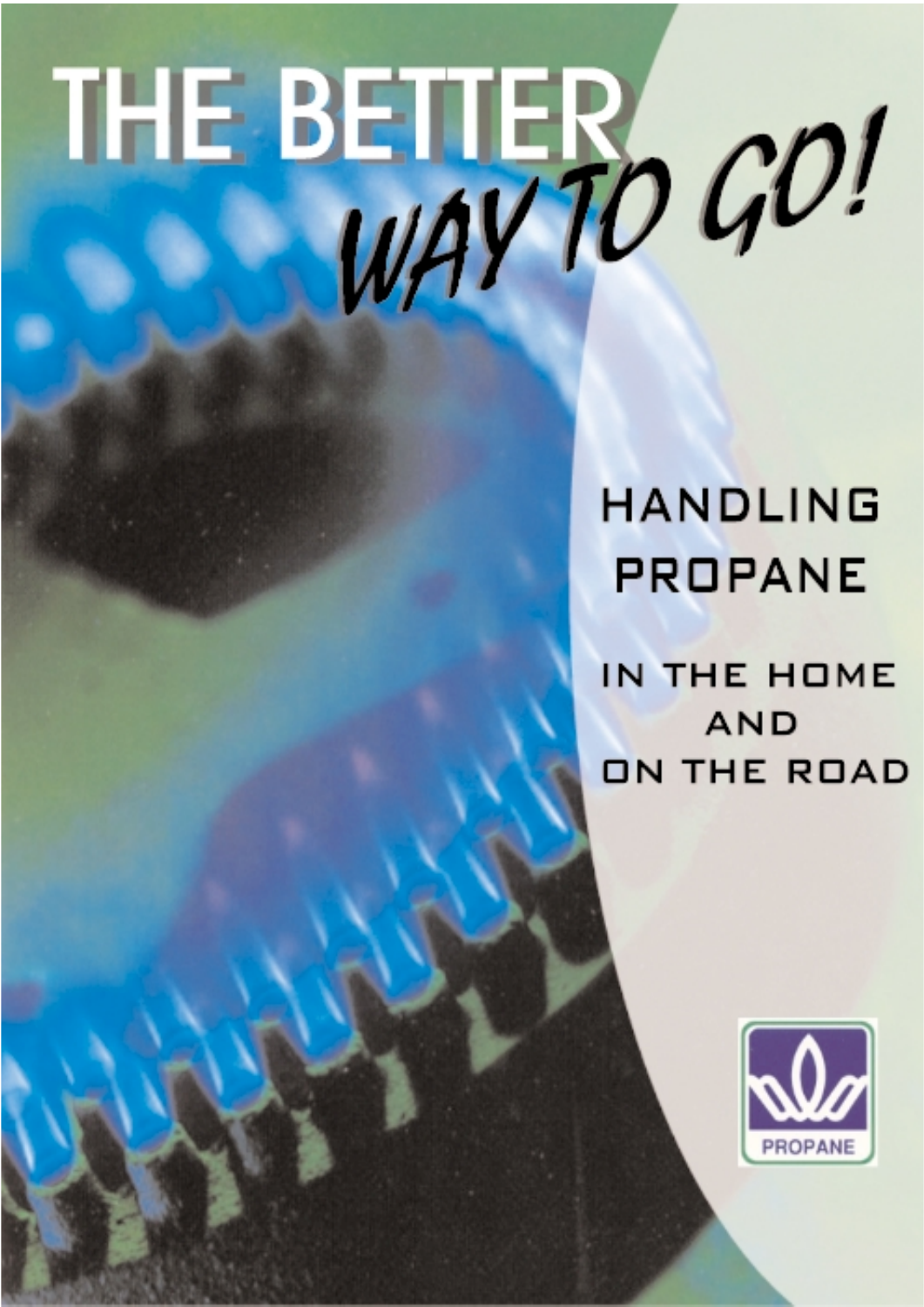# TABLE OF CONTENTS

| IN THE HOME            |  |
|------------------------|--|
|                        |  |
|                        |  |
|                        |  |
|                        |  |
| ON THE ROAD            |  |
|                        |  |
|                        |  |
|                        |  |
|                        |  |
|                        |  |
|                        |  |
| <b>CARBON MONOXIDE</b> |  |
|                        |  |
|                        |  |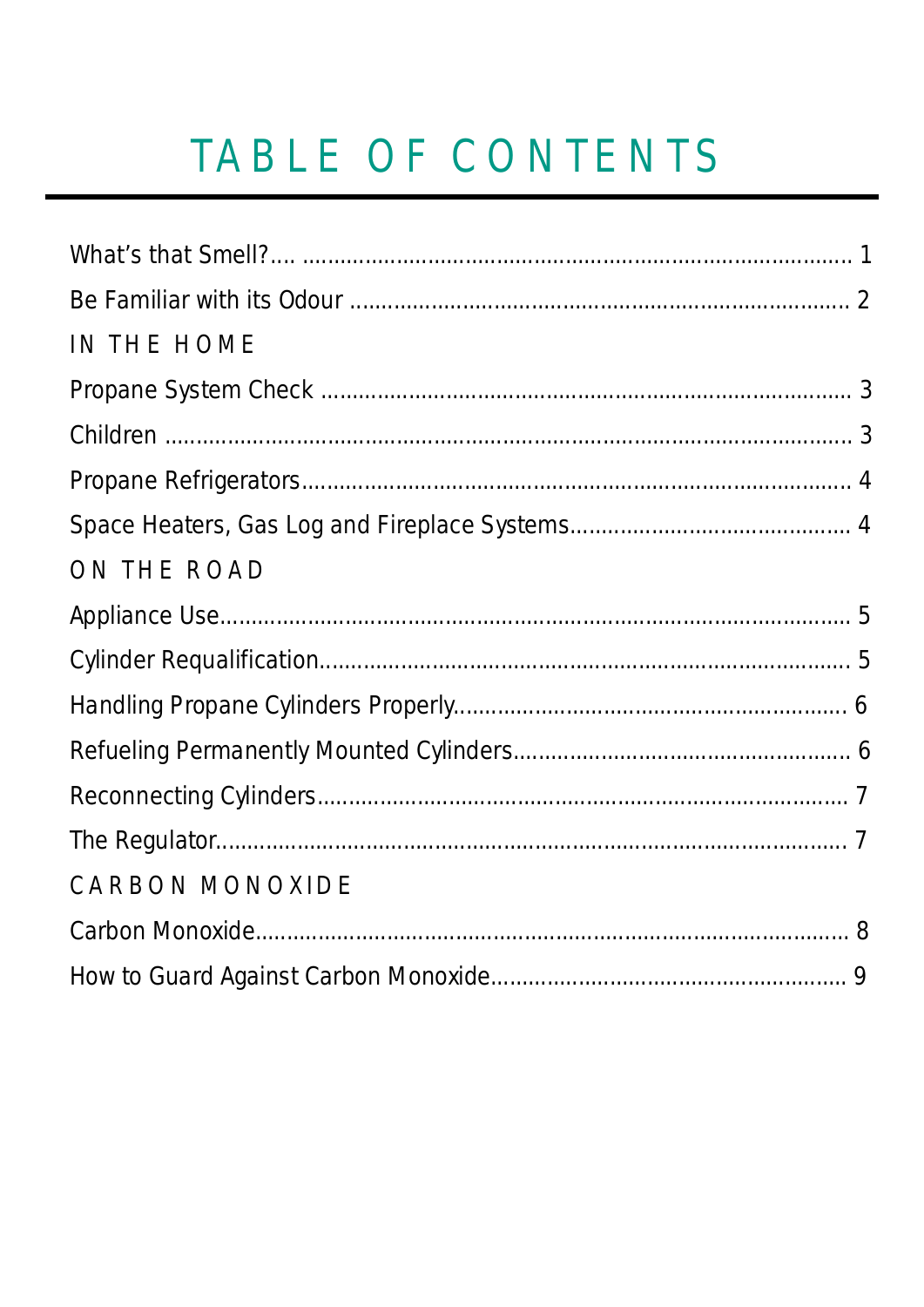# THE BETTER CO!

Propane fuels the lives of Canadians in so many ways. As a highly portable fuel, propane provides you with modern convenience no matter where you live or travel. Stored as a liquid and used as a gas, it will cook your meals, heat your home, RV or camper, keep you supplied with hot water, and even refrigerate your food. Propane is versatile, economical and safe.

This booklet contains some important points for the use, storage and handling of propane. You and your family should be familiar with these tips.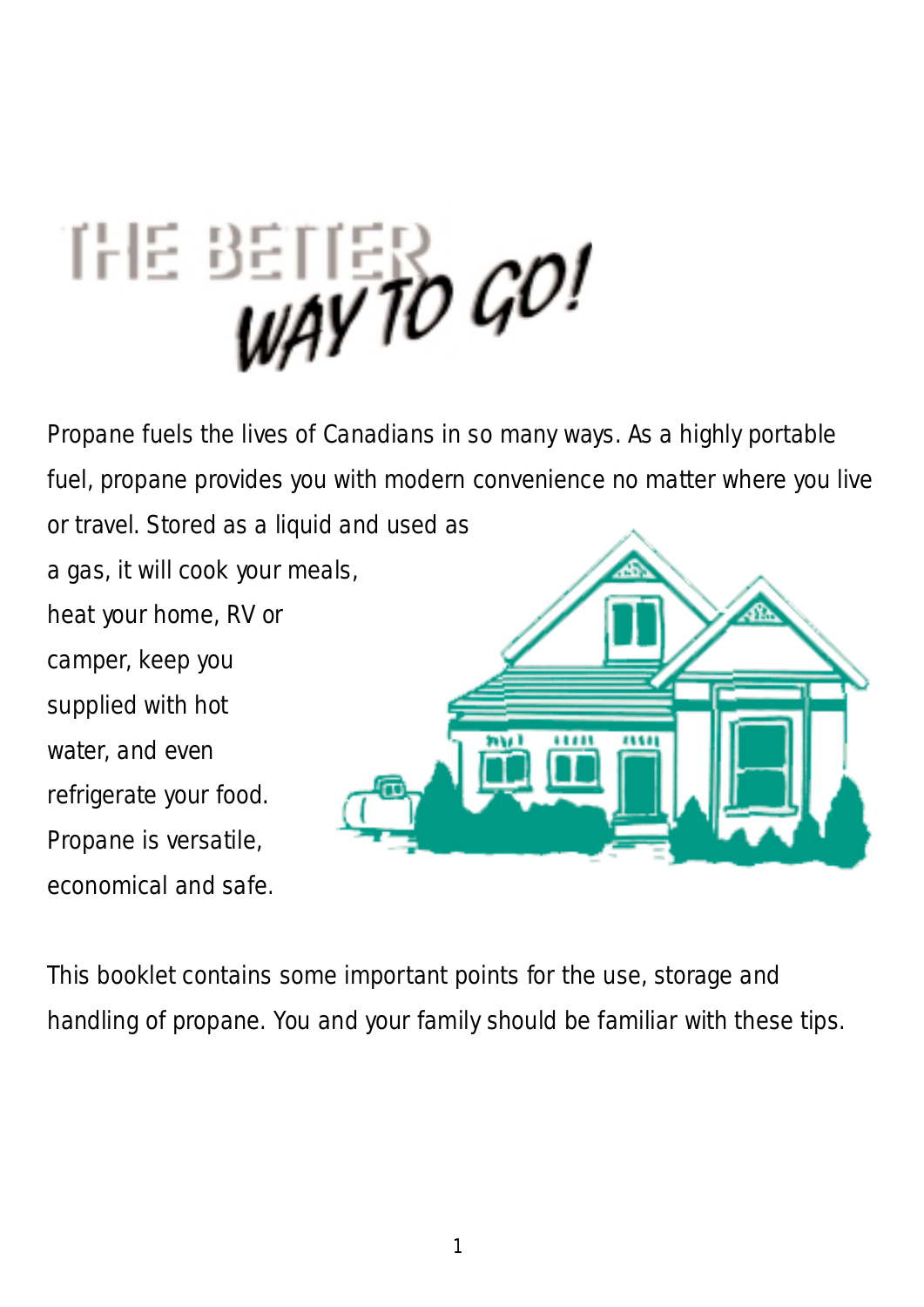# WHAT'S THAT SMELL?

When produced, propane is a colourless and odourless gas. A smell is<br>added so, in the event of a leak, you can detect the escaping gas by its strong, distinct odour (like rotten eggs or boiling cabbage). Ask your propane supplier to familiarize you and your family with this smell.

Under certain circumstances, propane may lose this smell. Also, not everyone has a sense of smell and physical conditions such as competing odours, common colds, allergies and smoking may lessen a person's ability to detect odours.

If you think the odour of your propane is fading or your sense of smell is weak, call your propane supplier. A service technician can verify the odour of the propane in your tank. If your sense of smell is weak, consider installing an electronic propane detector in your home, RV or camper.

# Remember

#### If you suspect a leak, follow these steps:

- 1. Have everyone leave immediately.
- 2. Do not turn light switches or flashlights 'ON' or 'OFF'. Do not operate phones.
- 3. Close all cylinder or tank supply valves.
- 4. From a neighbour's house, call your propane supplier to come and look at the problem.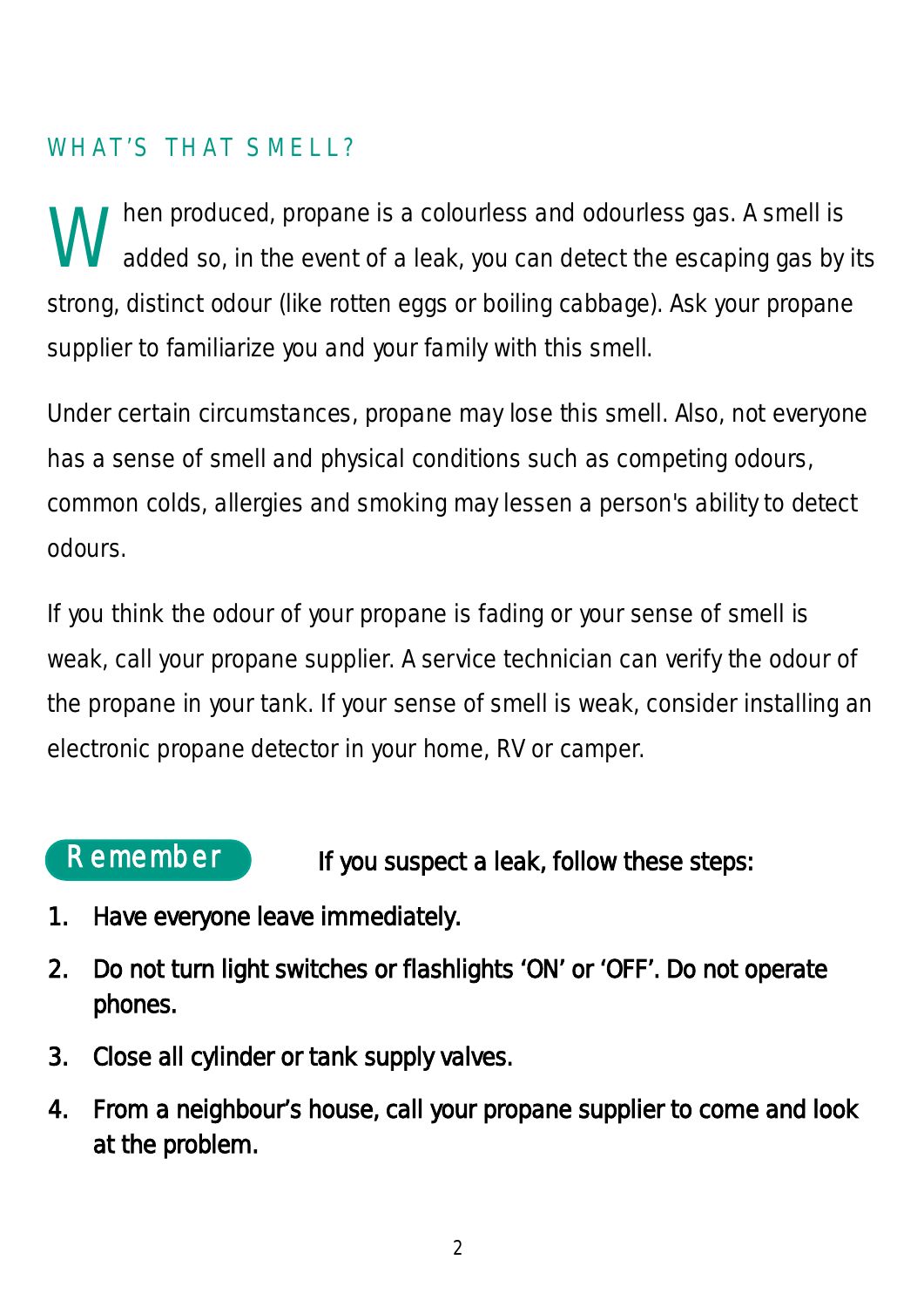# IN THE HOME

# PROPANE SYSTEM CHECK

I f your home has a propane furnace, water heater, range or other conveniences, you should schedule an annual check of your whole propane system, including the appliances.

Your local propane supplier will send a trained service technician to check your system for leaks and ensure it meets all applicable operating standards. The technician will also check your tank, piping, regulators gauges, connectors, valves, vents, thermostats, pilots, burners and appliance controls to make sure they are in good working condition.

### CHILDREN

**Parents should make sure children know**<br>the rules of propane appliance operation.

Let your children know what typical noises your furnace, water heater or refrigerator can make. They will be less fearful on their own if they know the



water heater normally gurgles or the furnace sometimes creaks and pops.

Children should know not to turn on propane appliances without parental supervision; to keep papers and toys away from furnaces, space heaters and gas fireplaces; and to stay off propane storage tanks and away from shut-off valves.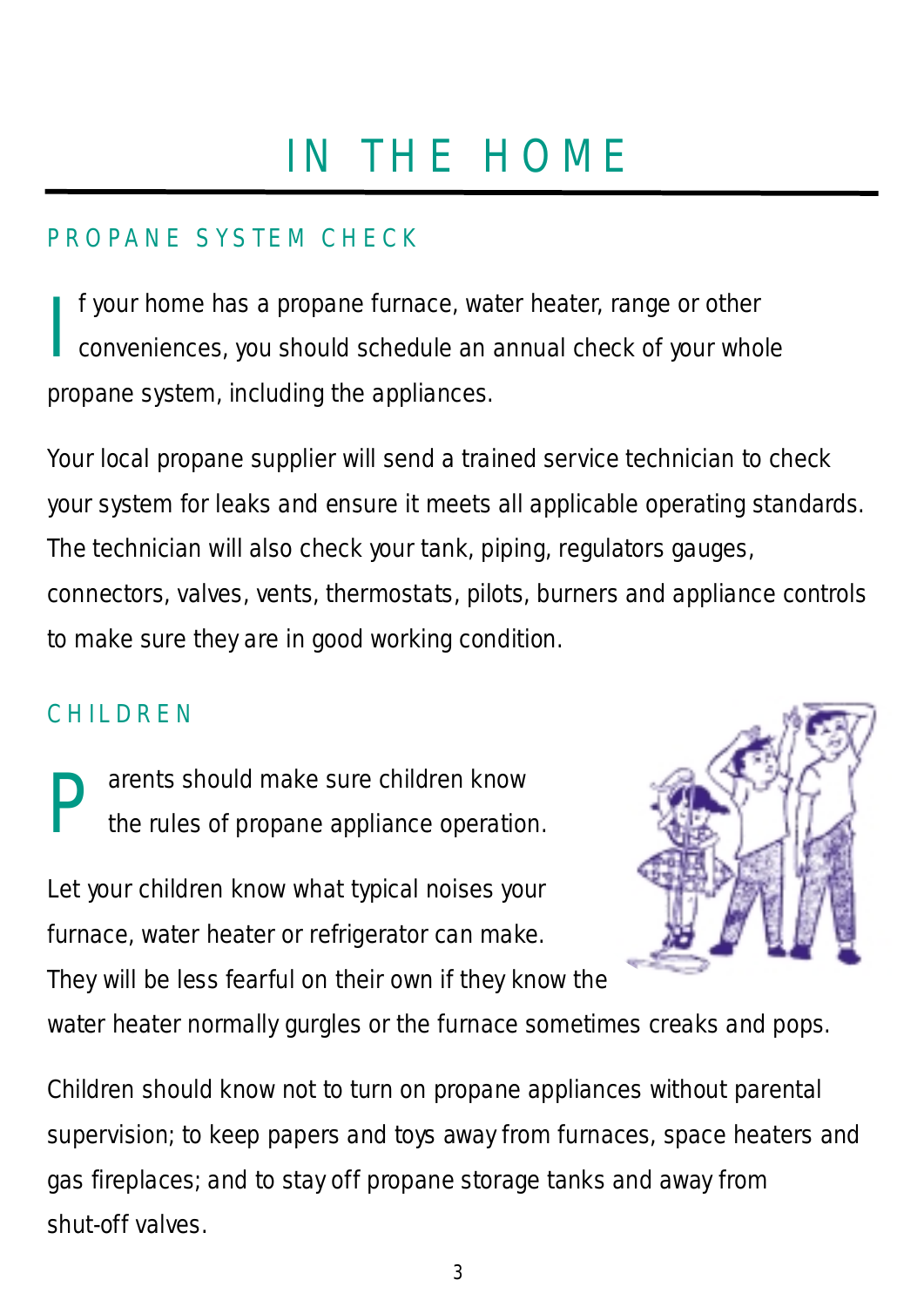### PROPANE REFRIGERATORS

Your propane refrigerator will provide many<br>years of trouble free service. However, the burner and flue may become blocked or ineffective after one year of use or if the refrigerator has been moved or turned off for an extended period. This may result in carbon monoxide being produced, (see page 8).

Minimize the possibility of any problem by having a trained technician inspect and clean your refrigerator once a year or each time it's moved.



### SPACE HEATERS, GAS LOG AND FIREPLACE SYSTEMS

ave your propane space heaters, gas log and fireplace systems<br>checked each fall. During your propane supplier's inspection, a trained technician will check the system, clean the control compartments and burners, and make sure all components are operating properly.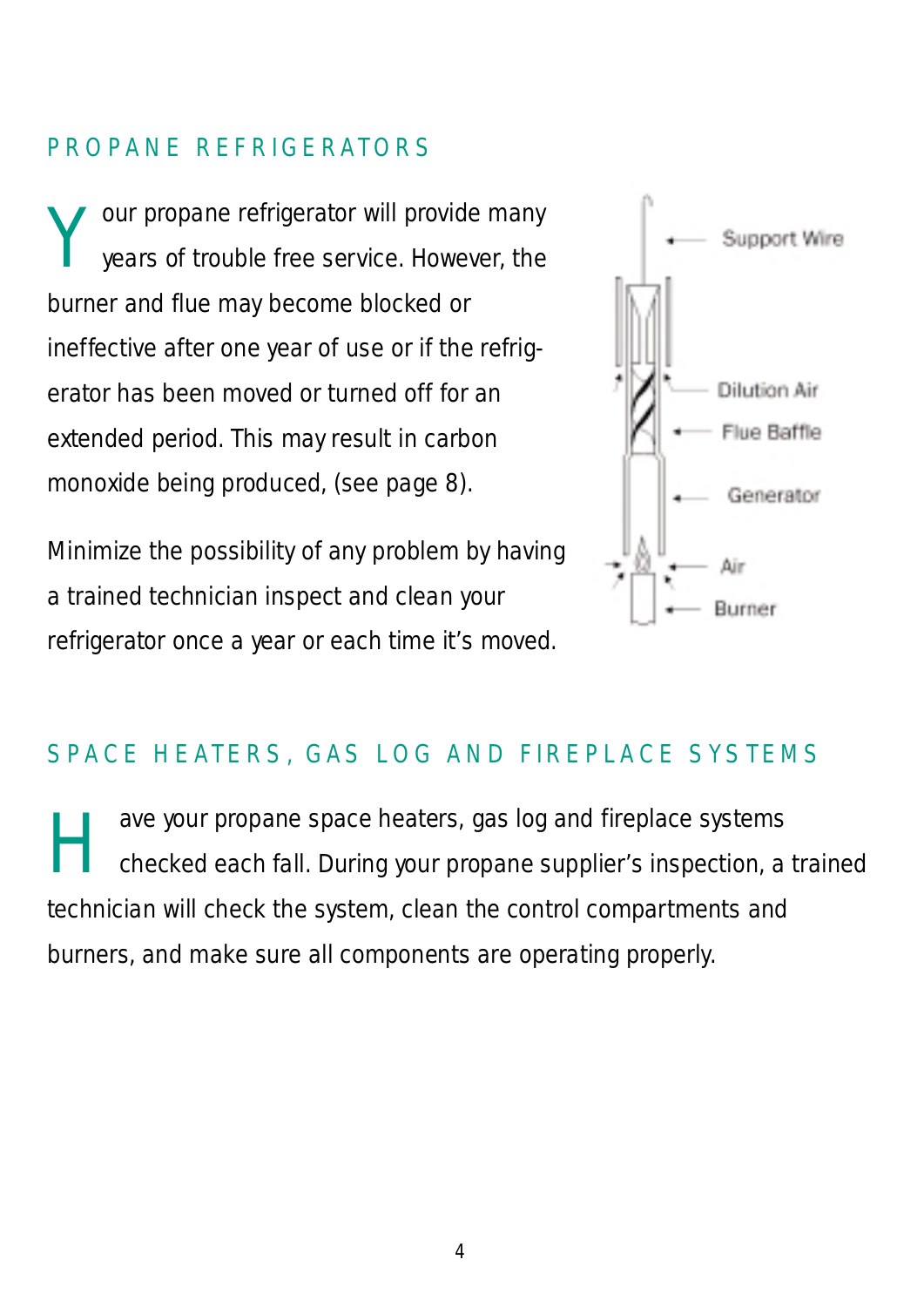# ON THE ROAD

# APPLIANCE USE

**Appliances must be specifically approved for use in your RV or camper.**<br>Properly adjusted appliances are very important. Improper flame adjustment (which you can detect by a yellow flame at the burner tip) is inefficient and can produce dangerous amounts of carbon monoxide, (see page 8). When using your oven and/or range, open a vent or window to make certain there is an adequate supply of air for proper operation. Never use the top burners or oven for heating an RV or camper.

# CYLINDER REQUALIFICATION

All propane cylinders must be inspected and requalified by a qualified<br>technician every 10 years. For information about cylinder markings, inspection and requalification, talk to your propane supplier.

Your cylinder must also have a decal like the one below, which identifies the contents as a flammable gas.



Never ask a filling attendant to fill an outdated cylinder. It's against the law.

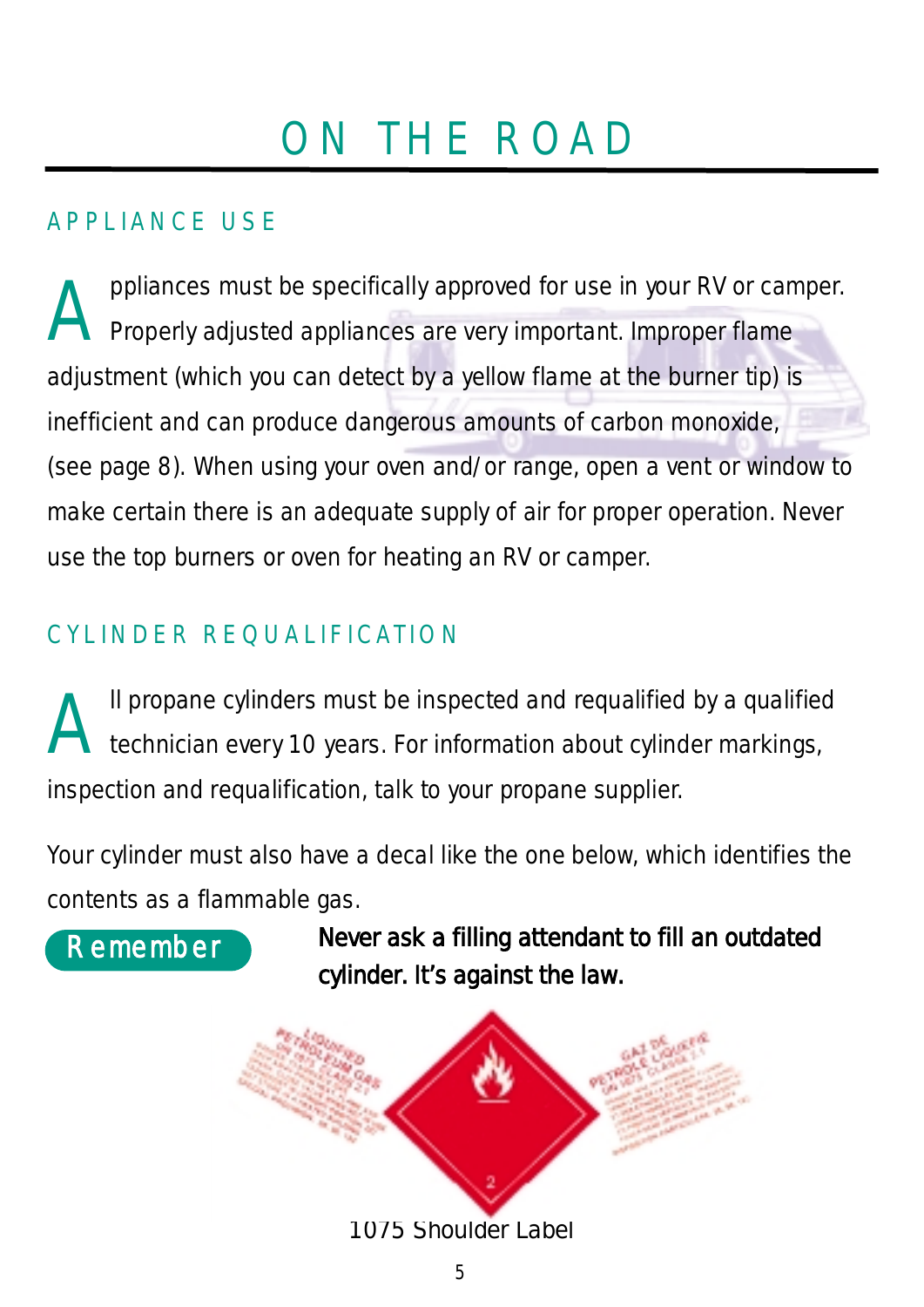# HANDLING PROPANE CYLINDERS PROPERLY

hether transporting or storing your propane cylinder, here are some things you must do:

- Always transport cylinders in a secured, upright position in a well ventilated space. VALVE
- When transporting or storing disconnected cylinders, plug or cap all cylinder outlets.



- Never use or store cylinders in the passenger space or living area of your RV or camper.
- Always store a cylinder outdoors and off the ground on a non-combustible base.
- Damaged or out of date cylinders should be returned to your propane supplier for disposal or requalification.

#### REFUELLING PERMANENTLY MOUNTED CYLINDERS

**Before entering the refuelling area, turn off all pilot lights, appliances,**<br>and automatic ignition devices. Before permanently mounted propane cylinders are refuelled, turn off the vehicle engine and have all passengers leave the RV or camper.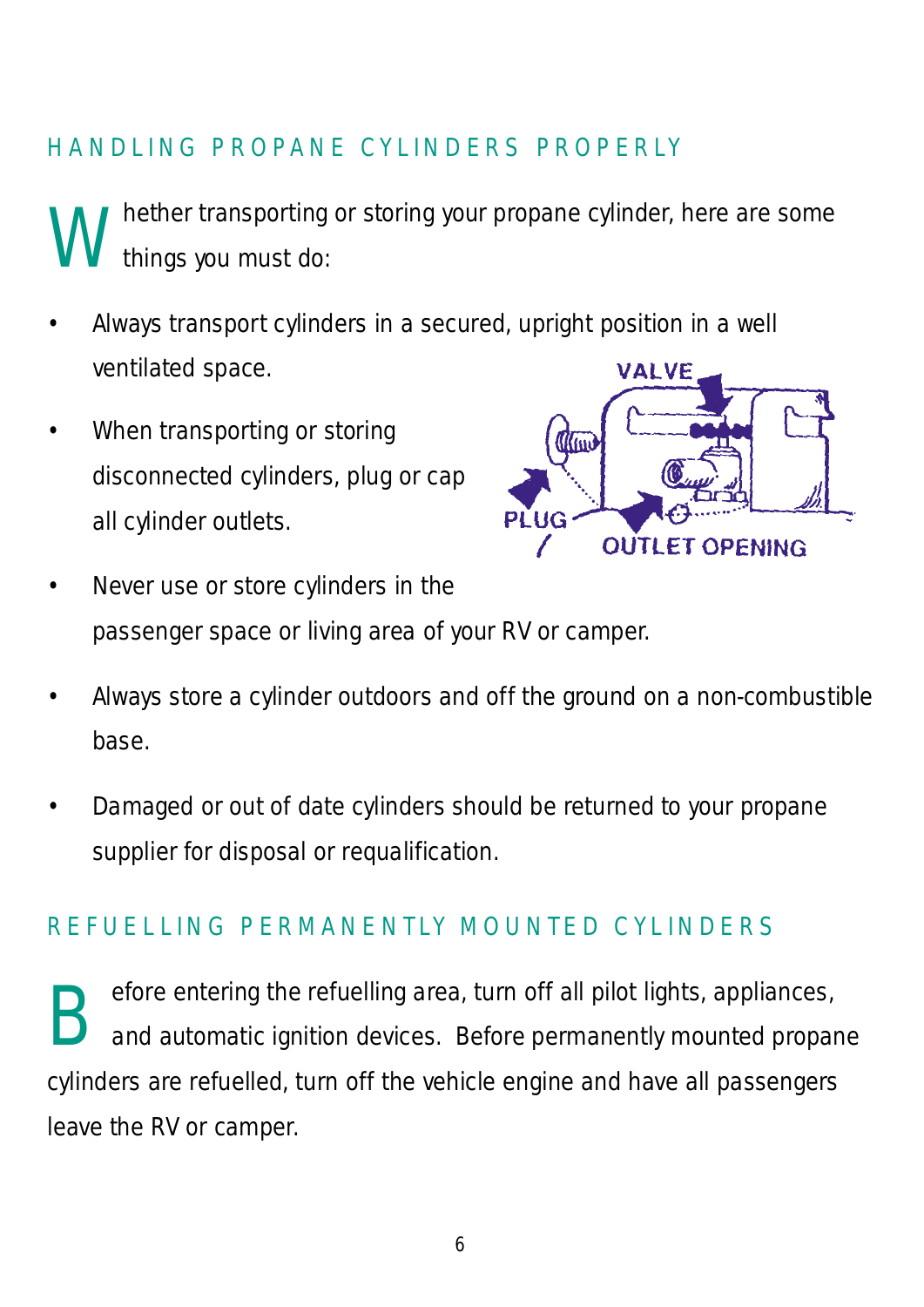# RECONNECTING CYLINDERS

- 1. Make sure all appliance valves are shut off, then reconnect the cylinder to the service line.
- 2. Turn the service valve on and listen for gas flowing through the regulator.
- 3. If you hear gas flowing, immediately shut off the cylinder service valve and check that all appliance valves are turned off and there are no open lines.
- 4. Check all cylinder connections for leaks. Use a commercial leak detector solution or a mixture of 50% liquid soap and 50% water. Brush on to any connections or valves. Repair all leaks before lighting your appliances.



### THE REGULATOR

ylinders equipped with a P.O.L. (Put on Left) fitting require an "O" ring. Check the "O" ring every time you connect the cylinder. Replace if it's:



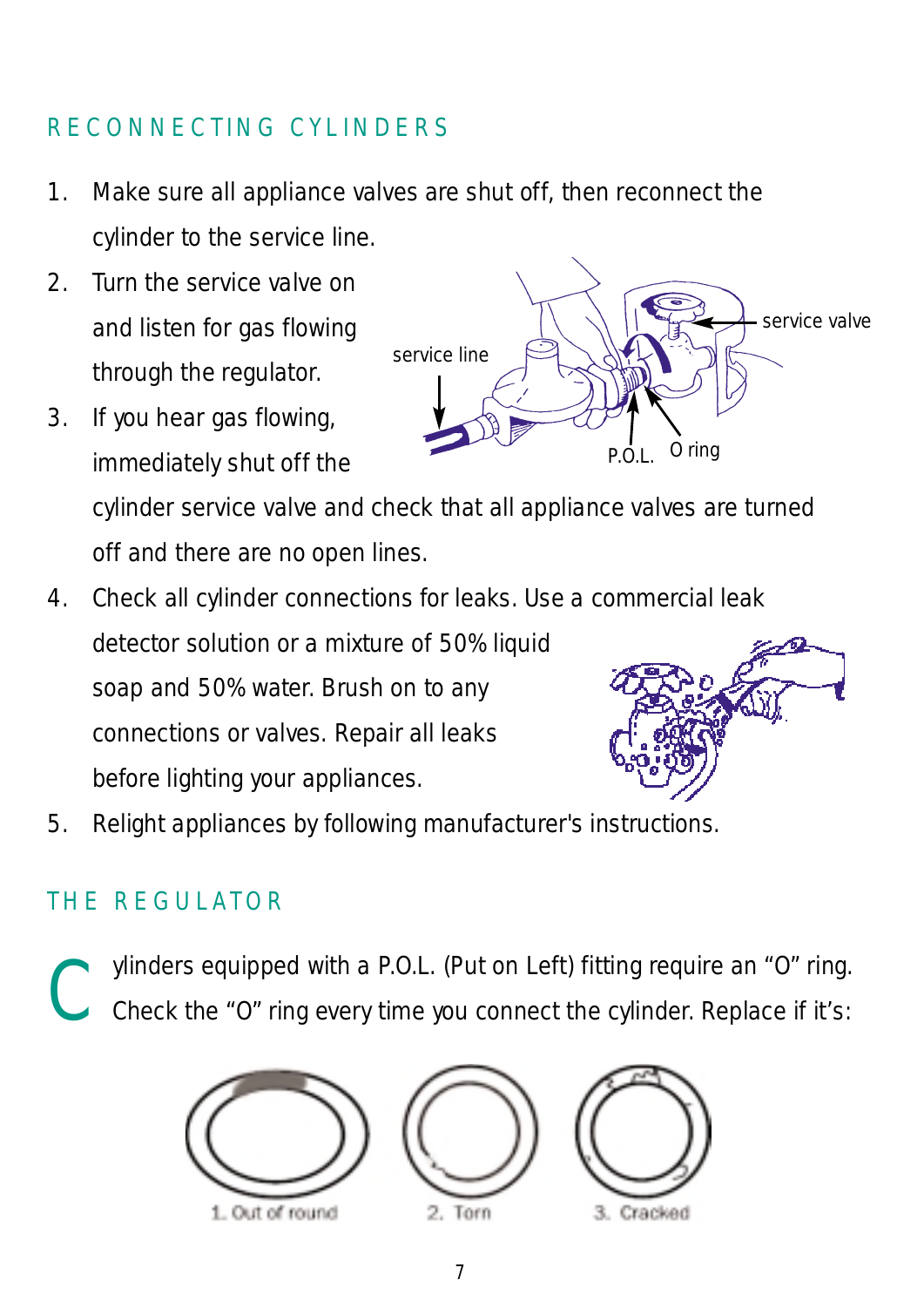# CARBON MONOXIDE

Carbon monoxide is a colourless and<br>
Codourless gas, that can't be smelled. If you are exposed to carbon monoxide, you may experience any or all of these symptoms:

- Headaches, tightness across the forehead and temples
- Weariness, weakness, dizziness and vomiting
- Loss of muscular control
- Watering and smarting of the eyes



If any of these symptoms should develop, get

into fresh air immediately, see your doctor for treatment and have your propane appliances checked and repaired as needed.